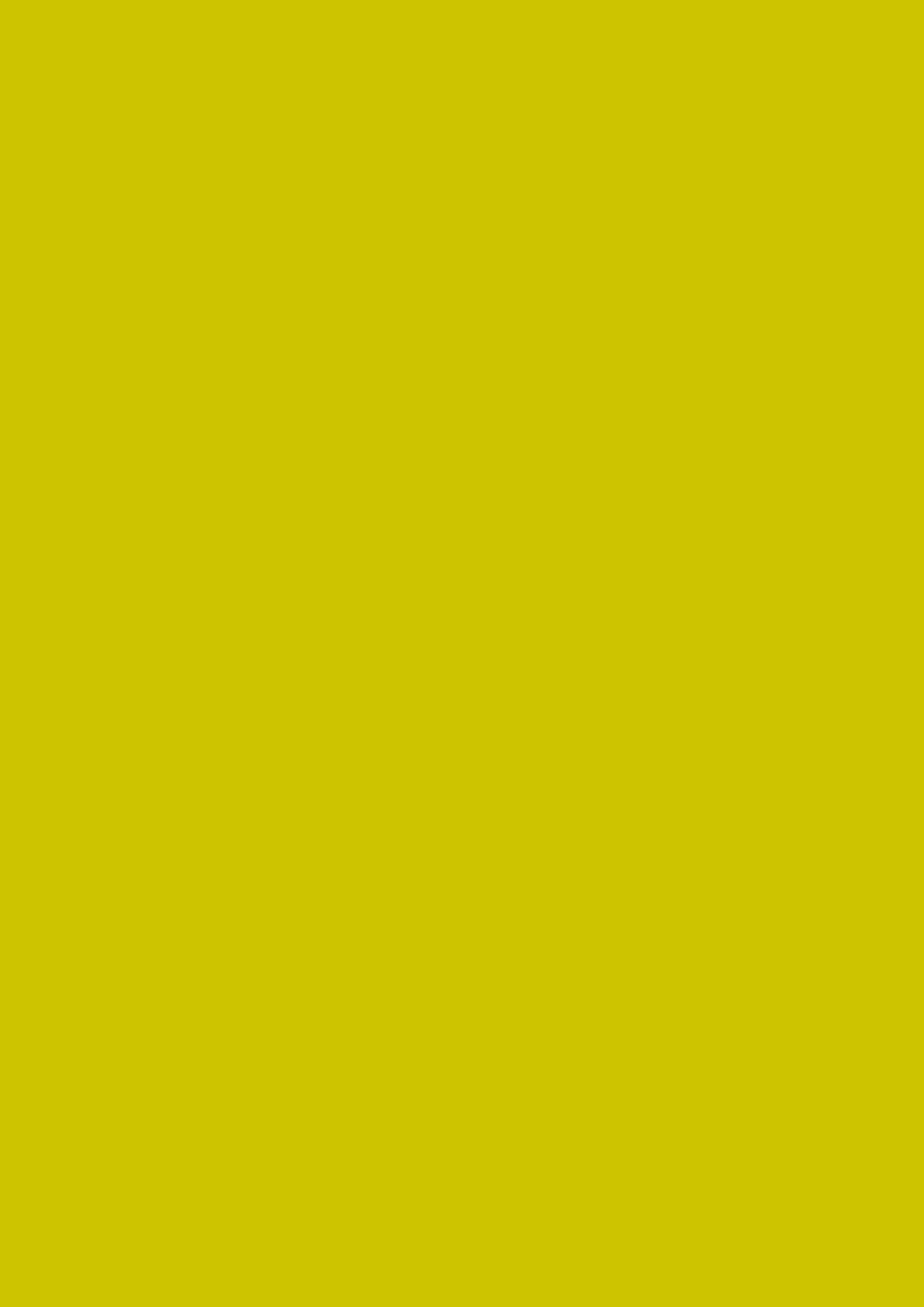#### PREFACE

When in 2014 the German National Library published its Strategic Priorities for 2013 to 2016, this was the first time since its founding that the library had set out in print its objectives and priorities for its further development over a defined four-year period, covering both sites and all departments. A total of five Strategic Priorities were highlighted, each consisting of four to six main objectives and related sub-objectives, including suggested time frames: this yielded a total of 24 main objectives and 98 sub-objectives, including six (new) sub-objectives, scheduled to run over a period of several years, resulting in a total of 104 sub-objectives.

In the period from 2013 to 2016, 78% of the sub-objectives were met either in full or in part. Various reasons were identified in the cases in which the objectives were not met, the most frequent of which were inadequate human and financial resources, pre-conditions which were not met and changes in the overall framework since the objectives were formulated. Most of the objectives which were not met (either at all or in part) are still relevant, and so they have been included in modified form in the strategic considerations for the next cycle from 2017 to 2020.

Building upon its experience with the Strategic Priorities 2013–2016 and the "German National Library 2025: Strategic Compass" framework document which was published in September 2016, the German National Library is now presenting its priorities for the period from 2017 to 2020. The "Compass" indicated the direction over the next ten years, thereby providing a longer term perspective, whereas the Strategic Priorities 2017–2020, much like a road map, reveal the medium-term objectives which the German National Library intends to use to achieve its longterm goals. Like the earlier version which covered the previous years, the present "road map" is thus intended to serve the German National Library as a navigation tool to help staff identify the milestones in their daily work and at the same time to inform the partner institutions of the library's plans for the coming years.

The Advisory Committee of the German National Library, the Advisory Committee of the German Music Archive and the Administrative Council of the German National Library have now all approved the draft of the Strategic Priorities. We would like to express our sincere gratitude to everyone involved in drawing up the Strategic Priorities 2017–2020.

 $\partial u \, \partial x \, \partial \Omega$ 

Dr. Günter Winands Chairman of the Administrative Council

Dr. Elisabeth Niggemann Director General

3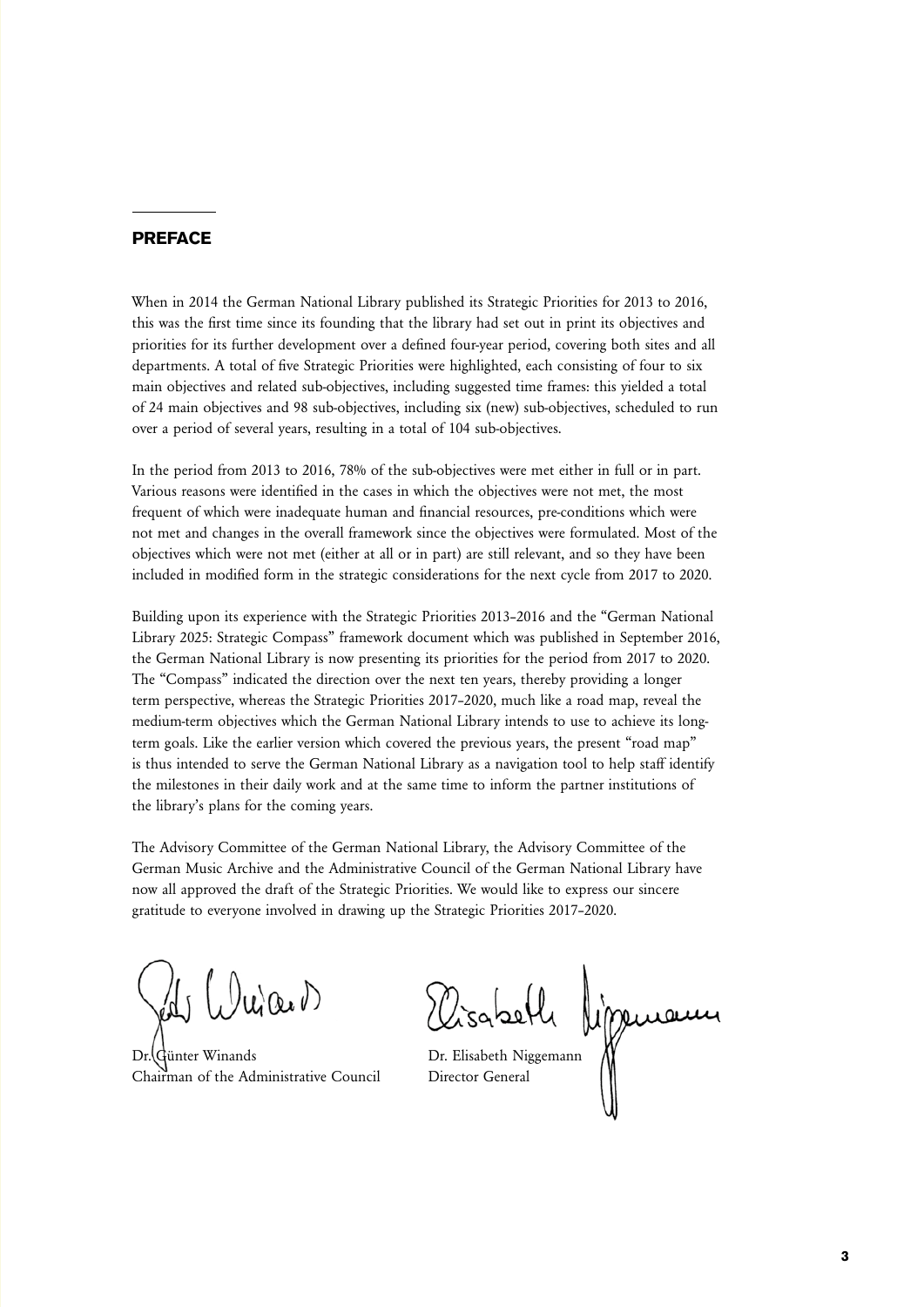#### FOREWORD

Following the positive reception of the Strategic Priorities 2013–2016, the German National Library now presents the planning of its priorities for the next four years. The objectives for the period 2017 to 2020 adopt the same structure as the "German National Library 2025: Strategic Compass" paper which was published in September 2016. The Compass indicated the direction for the next ten years, thus looking further into the future, whereas the Strategic Priorities 2017–2020 reveal the medium-term objectives which the German National Library intends to use to achieve its long-term goals.

The objectives are set out for each of the four fields described in the Compass which the German National Library is planning to prioritise over the next few years. In addition, this paper contains a further, key section which details the conditions necessary for fulfilling the other objectives: Area 5 – "Encourage & Enable" sets out how the employees should be encouraged and supported in carrying out the Library's tasks and meeting its objectives through personnel, organisational and infrastructural measures.

The Strategic Priorities 2017–2020 serve the German National Library as a basis for planning, and help the employees decide where to focus their attention in their daily work. To highlight the link between the Compass and the objectives, this document uses the same structure as the Compass, quoting the main guidelines at the beginning of each section (coloured panels) and repeatedly highlighting connections to the Compass. Cross-references in the text itself reveal the links between closely related topics.

This paper provides a clear outline of the strategic objectives of the German National Library, thereby giving all cooperation partners and interested professionals an overview of the activities planned in the next four years. The fact that many objectives represent a continuation of existing ones is a clear indication of the long-term thinking and consistency in the way in which the German National Library fulfils its statutory duties.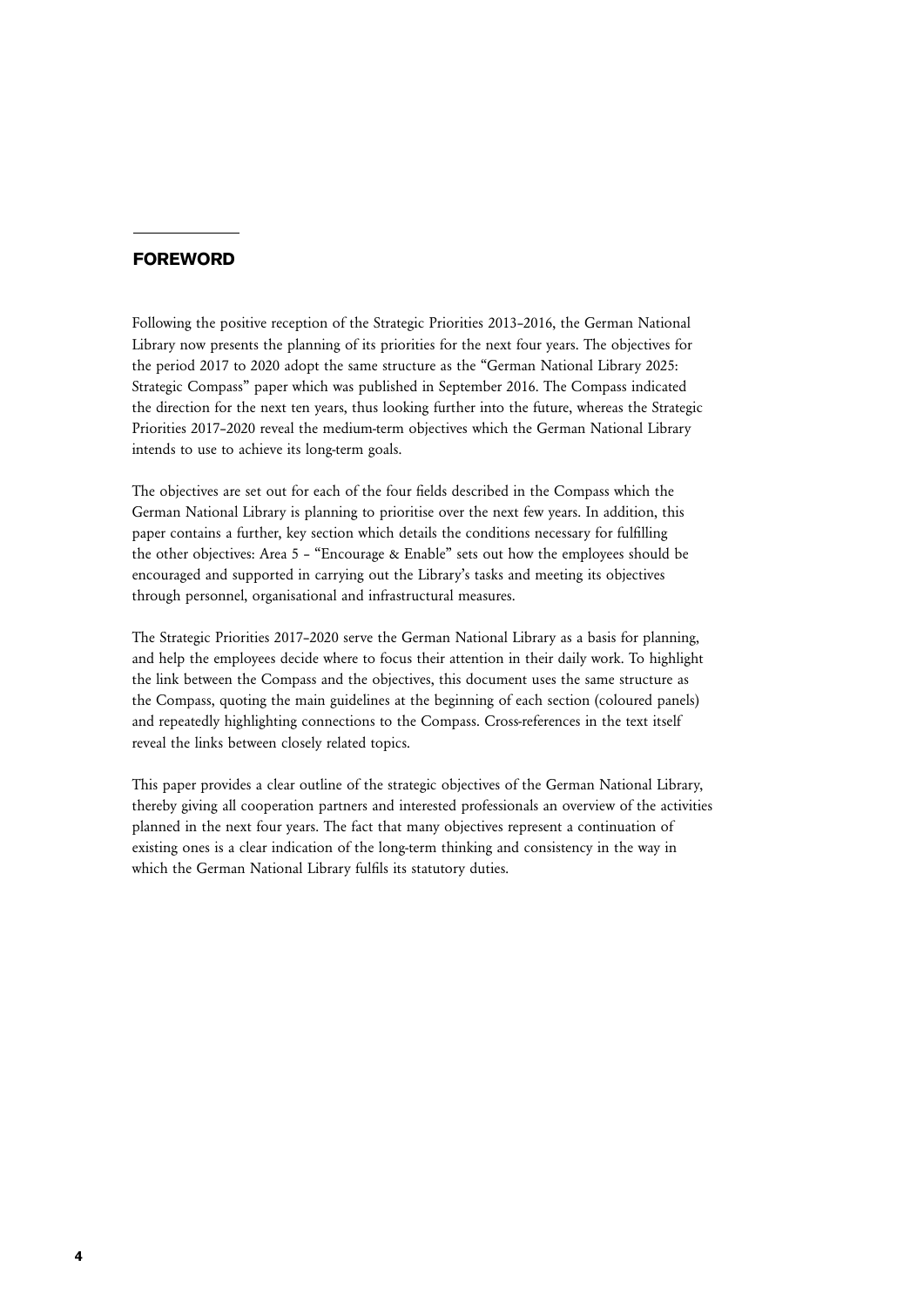







ENABLE p. 17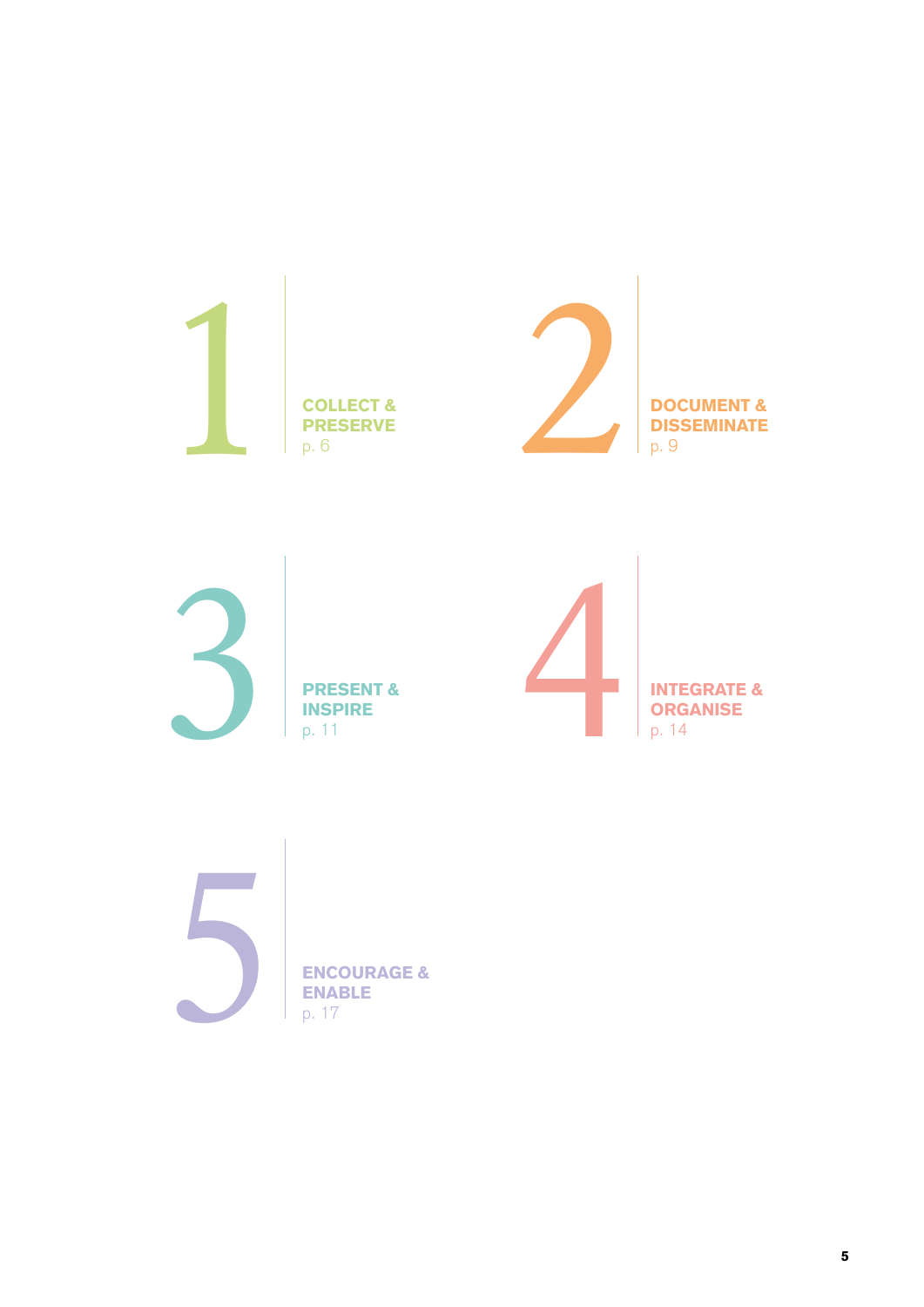# <span id="page-5-0"></span>COLLECT & **PRESERVE**

The extensive collections of text, image or sound recording-based publications issued since 1913 in Germany or in German, constitute a comprehensive, objective, unbiased and permanently preserved representation of a major part of the cultural heritage of Germany based on the library's legal mandate.

# 1.1 Collection building

"Neutrality and completeness remain the basic principles of collection building."

"The aim is to capture the diversity of the Web and to document its development."

"Selection and quality assurance are subject to an open and transparent process."

"We create international approaches for international production."

The comprehensive collection of all physical publications remains an important objective for the German National Library. Therefore, it will continue to prioritise the plugging of gaps in its holdings and support this by establishing effective methods for the automated detection of any omissions.

At the same time, expanding the digital collection will remain a major challenge in the coming years. Many issues need to be resolved, especially in the field of web harvesting. The emphasis here is not only on creating an effective infrastructure, but also (and above all) on finding answers to substantive-conceptual questions: What is meant by 'completeness' here? How much of what content of the Germany-based or German-speaking Web should the German National Library be collecting and archiving in order to preserve the digital cultural heritage? To answer these questions, the German National Library has to maintain an ongoing dialogue with representatives from the fields of science, politics, culture and society [\(› 4.6\).](#page-15-0)

The German National Library is also faced with the question of whether the collection processes for physical and digital media works can be combined, and if so, how: When is the collection of different editions (manifestations) of a work required and desirable? In which cases can this be dispensed with? The aim here is to develop a transparent yet pragmatic collection strategy which is supported by optimised workflows.

# Objective 1: The collection guidelines should be updated.

• Re-evaluating the collection activities against the background of the shifting publication landscape and new publication processes. One of the goals is to coordinate the collection of physical and digital publications and thereby define which content is collected in which manifestation(s).

# Objective 2: Progress in collection building should be evaluated systematically.

- Expanding automated identification of new publications and gaps in the collection through automated comparison with external data sources
- Defining the collection objectives in response to the identified gaps, and setting up a suitable monitoring system

# Objective 3: The proportion of gaps in the physical media collections should be actively reduced through increased collection effort.

- Optimising the acquisition processes in order to free up resources which can be used to expand the active collection of physical media works
- Systematic processing of collection gaps

# Objective 4: The acquisition of non-physical media works should be increased and extended to include other forms of publication.

- Stabilising and expanding the collection and processing infrastructure for digital publications
- Achieving a substantial increase in digital publications issued by publishers or scientific institutions
- Launching the collection of online publications from large self-publishing platforms in the non-scientific field
- Launching the collection of online music publications

# Objective 5: The collection of web pages should be consolidated.

- Conceptually refining collection strategies (selective harvesting of particular topics and events, determination of the frequency of regular ".de" crawls, inclusion of dynamic resources, handling of social media)
- Stabilising workflows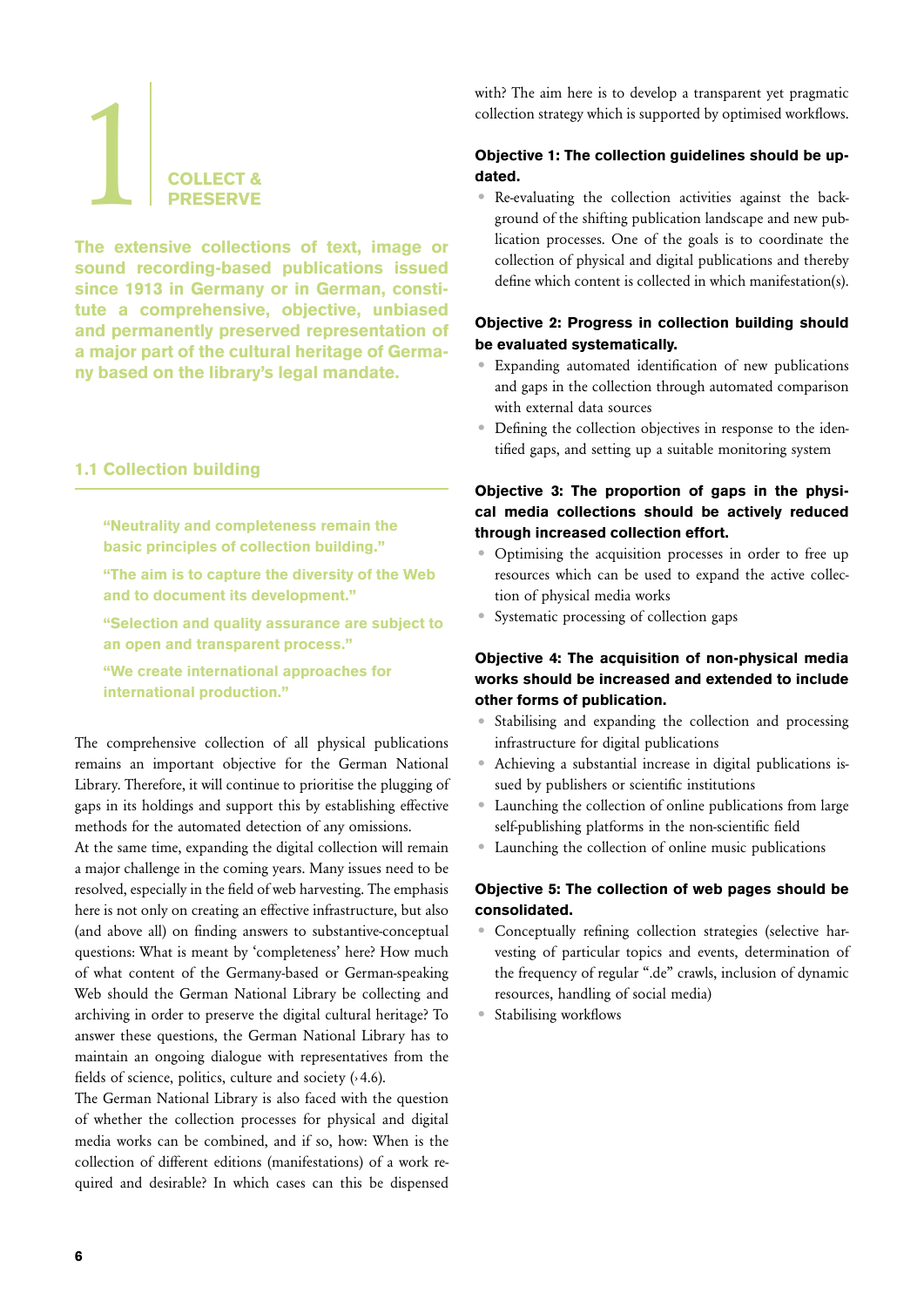#### <span id="page-6-0"></span>1.2 Long-term preservation of physical media

"We develop procedures and standards for the preservation of media from the 20th and 21st centuries."

"Our goal remains preservation of the original publication and the original use experience."

"The systematic description of the condition and the usability of the holdings is to be greatly expanded."

The workflows associated with preservation planning must be continuously developed in order to preserve the originals and the original use experience for future generations. In particular, the latest standards should be integrated into the workflows. This includes systematically analysing the condition of the entire holdings, increasing conversion output levels and establishing prevention-related standards.

In accordance with the recommendations of the Coordination Office for Preservation of the Written Cultural Heritage (Koordinierungsstelle für die Erhaltung des schriftlichen Kulturguts, KEK), the focus for storage is to be shifted increasingly to the preservation of originals. This requires modification of the stack management at both locations and of the workflows for resource use and loans. For workflows which are indirectly associated with preservation planning (such as retrospective acquisition), the preservation aspects must be defined and integrated. Preventive measures such as collection cleaning must be systematised and turned into standard workflows. This also includes qualitative evaluation of the measures and their further development. Overall, quality management plays an important role in preservation planning. Here it is necessary to integrate new standards and to establish and develop additional standards for preserving the resources of the 20th and 21st centuries.

# Objective 1: The description of the condition and the storage conditions of the resources should permit the carefully planned use of preservation measures.

• Introducing systematic stack mapping

#### Objective 2: The conversion output should be increased for damaged and vulnerable resources, especially audiovisual resources.

• Adapting preservation-related workflows to achieve higher and extended conversion output (AV resources)

#### Objective 3: The number of vulnerable resources should be reduced through carefully planned mass deacidification.

Participating in the evaluation of deacidification methods

- Adjusting the deacidification strategy based on the results of the condition analysis
- Continuing the mass deacidification of selected resource groups

### Objective 4: Standards should be established and continuously refined in preservation-related workflows and in workflows with resource-preserving aspects.

- Optimising resource storage at both sites with regard to the preservation of originals and the horizontal storage of large formats
- Establishing the collection cleaning workflow, including qualitative evaluation measures
- Integrating resource protection aspects into the workflow for retrospective acquisition

#### 1.3 Long-term digital preservation

"We develop procedures and standards for the preservation of media from the 20th and 21st centuries."

"We are committed to the development of common, trustworthy archive infrastructures."

Even before the Law regarding the German National Library came into force in 2006, the German National Library had laid the conceptual and technical foundations for the longterm digital preservation of its holdings in a number of projects. Since then it has steadily expanded these in cooperation with national and international partners. The productive usage of the digital repository, the establishment of the nestor competence network and the provision of a long-term preservation service for others (AREDO) represent key milestones which have been reached along the way. Further expansion is planned (within the legal and budgetary limits).

The focus is now on the preservation and the continuous development of the infrastructure and the maintenance and improvement of the workflows which have been introduced. The diversity of the media works must be taken into account here. Furthermore, processes and workflows need to be developed to transfer all digital data to the preservation repository which is held by the German National Library but has not yet been transferred. It is also important to trial theoretically conceived preservation methods (such as migration and emulation) and to integrate them into the infrastructure and workflows of the National Library.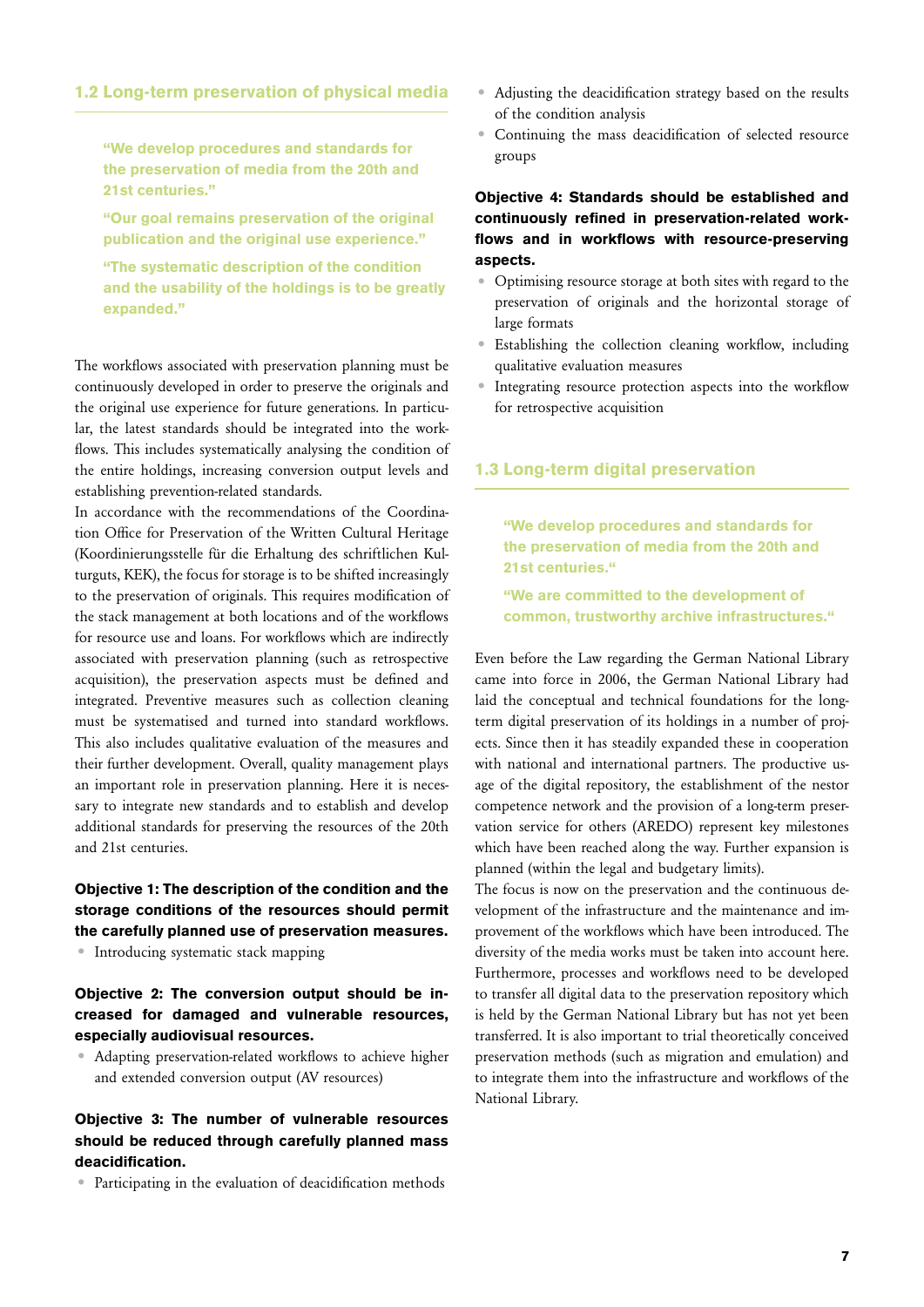#### Objective 1: The infrastructure for long-term digital preservation should be expanded to meet requirements.

- Replacing the existing digital repository DIAS with a technically and functionally advanced successor system in order to meet the quantitative and qualitative demands
- Supporting the digital preservation workflows with a suitable local storage infrastructure to ensure efficient integration in the processes of the German National Library
- Establishing a monitoring and controlling system for longterm digital preservation in order to make a suitable and timely (proactive) response to changing circumstances

### Objective 2: The processes for archiving digital publications should be expanded.

- Developing and integrating long-term preservation functionalities in other processes for the handling of different publication types, thereby making long-term preservation an integral part of the automated workflow
- Developing processes and workflows for ingesting all digital resources into the preservation repository in order to allow full synchronisation between our locally archived resources and those in our preservation repository
- Expanding access processes to include the preservation repository as part of comprehensive contingency management
- Integrating the provision of multimedia objects with their own emulation environments (adoption of the EMiL project results)
- Implementing a sample file format migration project in order to test theoretical processes in practice

# Objective 3: Partnerships for meeting the challenges of long-term digital preservation should be expanded.

- Re-using new long-term digital preservation processes via AREDO on a cooperative basis
- Stabilising and developing nestor as a national competence network for long-term digital preservation
- Collaborating on the development and establishment of an international technical registry on integration in longterm preservation processes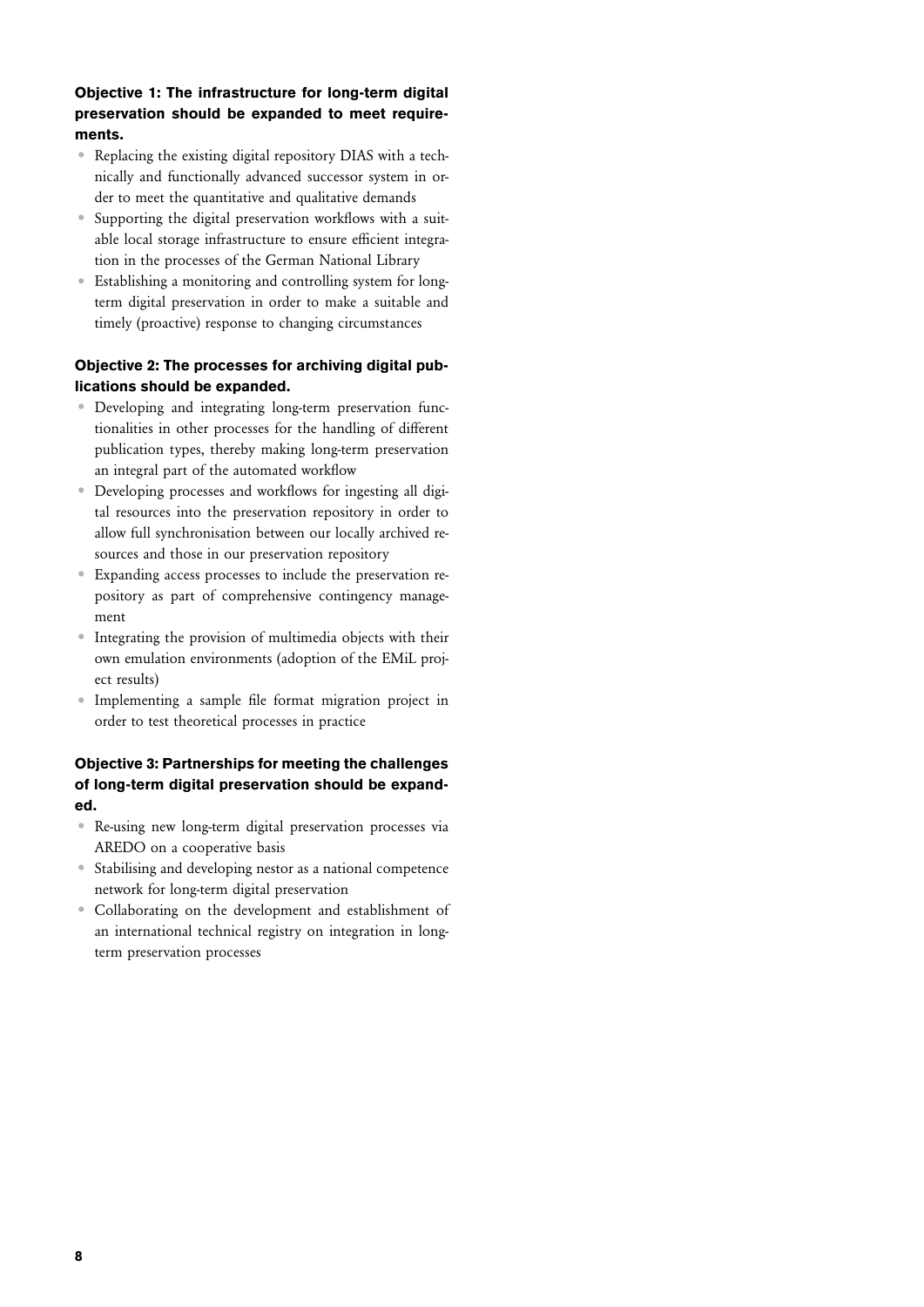# <span id="page-8-0"></span>**2** DOCUMENT & **DISSEMINATE**

The German National Library is a major global centre for bibliographic information. Its reliable, digitally cross-linked, freely and readily usable data promote the visibility of culture and knowledge in the information age.

# 2.1 Cataloguing all collected media works

- "We ensure that the documentation of our holdings is up-to-date, comprehensive and reliable."
- "Cataloguing means linking: our data constitute an information network."
- "We link our data nationally and globally."
- "We make use of the possibilities offered by automatic procedures."
- "We are expanding our capabilities in the area of bulk data evaluation and harmonisation."
- "We are pioneers in the field of modern cataloguing."

All media works collected by the German National Library should be catalogued in a way that adequately meets the requirements for searching, finding and exploring resources and information, and that fulfils the legal mandate to create the Deutsche Nationalbibliografie. Both clients (for whom the German National Library provides data in its function as a service provider) and end-users of search front-ends should be satisfied with our cataloguing. The cataloguing should be precise, and sustainable with regard to the Deutsche Nationalbibliografie.

In order to catalogue the growing number of media works, external data should be used increasingly, as should automated and (only where necessary) intellectual methods. Automated processes should be moved up to the beginning of the cataloguing process. An important objective in the coming years is the new and further development of such processes. At the same time, the German National Library faces the challenge of combining intellectual and automated cataloguing in order to develop a consistent and integrated operational process system that can be used for the acquisition and cataloguing

of all types of media works. The cataloguing process should be made more modular by 2020, thereby allowing it to be adapted flexibly, and descriptive and subject cataloguing to be harmonised. The basis of all cataloguing processes is the use of the Integrated Authority File [\(› 4.2\).](#page-13-1)

In the long-term the German National Library should work towards cooperative cataloguing for the German-speaking countries – including jointly maintained databases and combining processes  $($ , 4.6).

#### Objective 1: Substantive progress should be made in setting up a modular, integrated workflow for all media works.

- Merging intellectual descriptive and subject cataloguing processes
- Providing automated support for intellectual cataloguing operations
- Changing suitable groups of objects over to fully automated or external data-based cataloguing
- Integrating other external data to enrich bibliographic data and to support automated processes
- Merging and combining automated and intellectual processes in an integrated workflow

#### Objective 2: Cataloguing results should be optimised using automated methods.

- Continuously refining the text structure recognition method to support descriptive cataloguing
- Establishing a procedure for the use of text structure information in automated subject cataloguing
- Refining the methods for automated indexing and classification, and extending them to include physical and non-physical media
- Expanding the procedures for parallel linking, work clustering and authority data linking
- Establishing terminology management

#### Objective 3: The cataloguing methods and tools should be adapted to the new requirements.

- Setting up a technical environment for the evaluation of new procedures and processes
- Further development of methods and tools for the systematic analysis, bundling and merging of data
- Developing methods and tools for the systematic integration of external data sources, and for the integration of relevant information within the Library's own data holdings
- Expanding the cataloguing environment to include assistance functions that enable efficient and effective quality assurance and data linking
- Establishing a quality management system for continuous monitoring of operational processes and cataloguing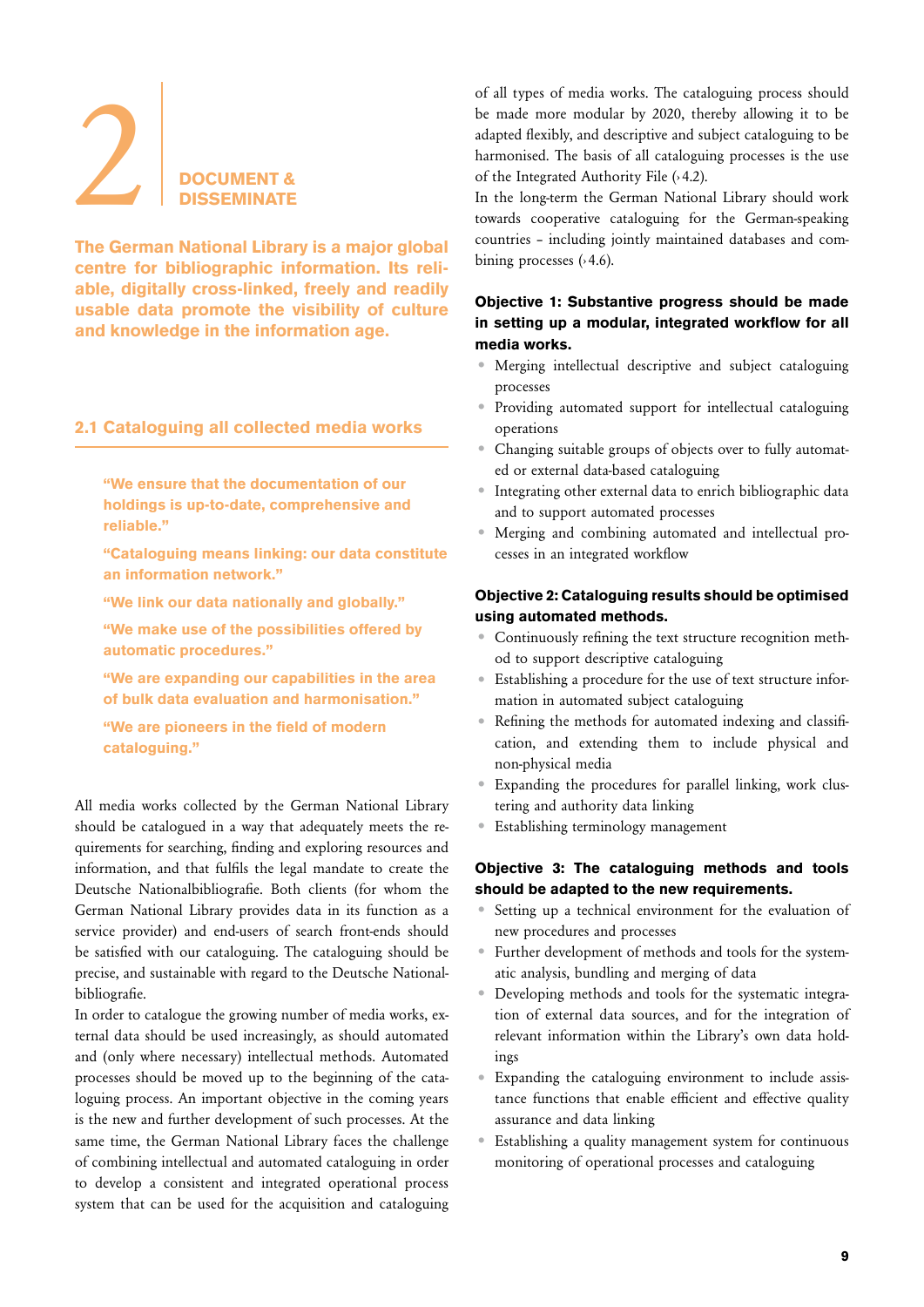#### 2.2 Globally disseminating the data of the German National Library

"We know our users' requirements." "The usability of our data is our overriding priority."

"As a data hub, we ensure a permanent supply of up-to-date bibliographic information."

The data of the German National Library plays an important role in the provision of information in the German-speaking countries and for the global identification of publications from Germany and/or in German. To ensure broad usability and to increase the range of its data, the German National Library should become more sensitive to usage contexts and the needs of its data clients. The data services and cataloguing processes should be optimised based on these practical findings. Parallel to this, the efforts to disseminate the national bibliographic and authority data should be continued beyond the library context. A special priority here is further optimisation of the services and data used by search engines and Semantic Web applications.

## Objective 1: The German National Library should have an up-to-date and comprehensive overview of the use of its data and the wishes and requirements of its data clients.

- Conducting market and usage analyses for the data and data services of the German National Library
- Making regular systematic surveys of user feedback on specific services and target groups
- Developing methods and tools related to customer management, introducing a professional system for first-level support

#### Objective 2: The data services should be optimised to enable their use by search engines.

• Offering search engine-optimised formats and dataset descriptions

#### Objective 3: The Linked Data Service should be technically refined and provide access to the entire data holdings.

- Integrating the data of the German Music Archive and the special collections in the Linked Data Service
- Expanding the technical environment and the interfaces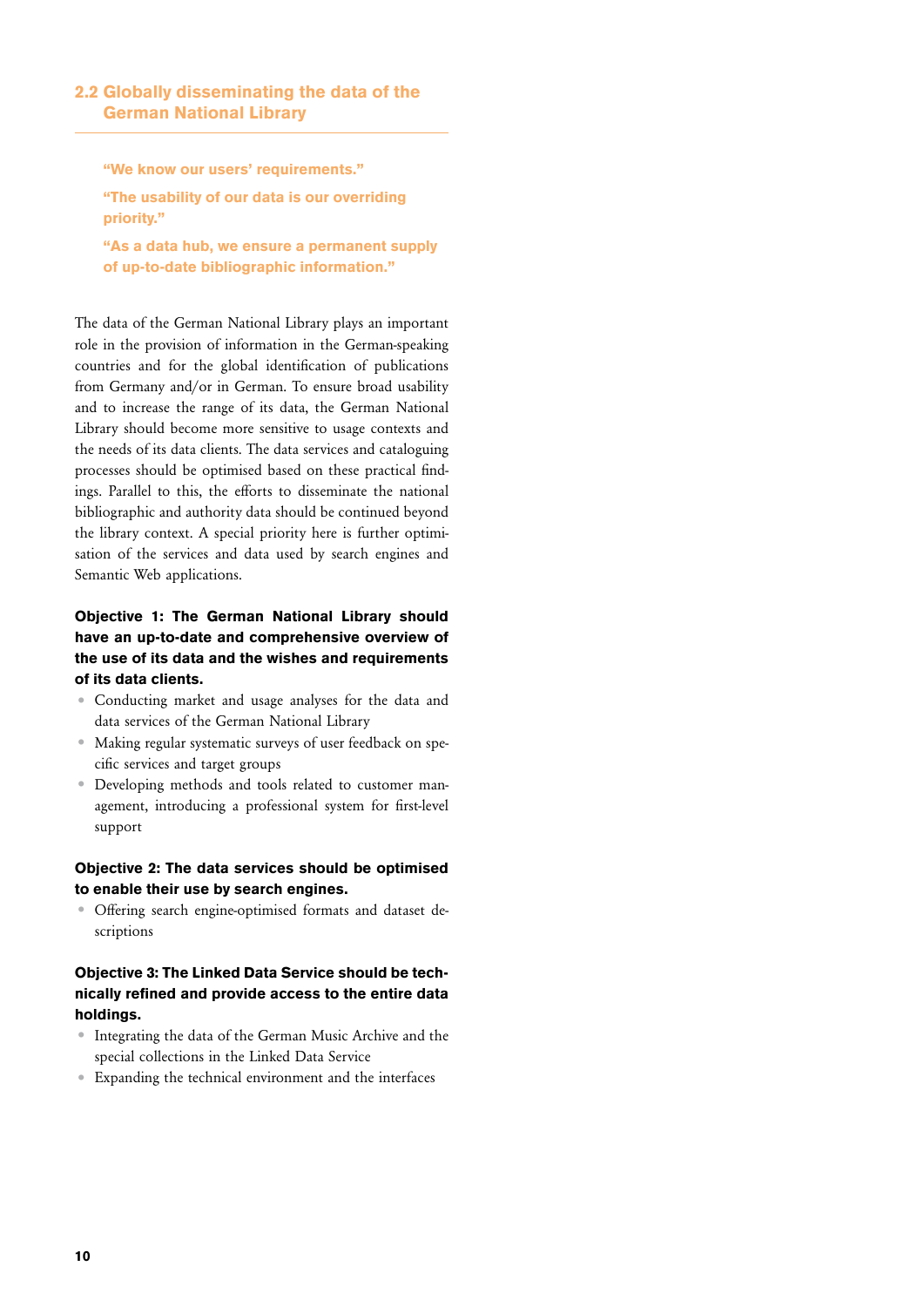# <span id="page-10-0"></span>3 PRESENT & INSPIRE

The German National Library negotiates with rights owners to obtain rights or licenses for the worldwide use of its holdings. It uses innovative methods to explore the diversity of its holdings and makes these available for use within the reading rooms and – where possible – also outside of the library.

#### 3.1 Search, Find, Explore

"Up-to-date and complete, any time, anywhere: we are modernising online access to the Deutsche Nationalbibliografie."

"Nudging providence in the right direction: we provide access for explorers."

Over the next few years, the main "Search, Find, Explore" objective of the German National Library will be to turn the existing system into a flexible, multi-dimensional service that can quickly adapt to new trends and user expectations: a service which perfectly presents the data and thus the search results for different purposes, and which provides the different target groups directly with the information they need. A range of search result visualisation forms should permit users to obtain views of the resources which reflect different aspects and enable them to explore certain topics more deeply and quickly than was previously possible. They should also help users to find relevant information which they were not explicitly looking for.

#### Objective 1: Online searches should meet users' expectations of a modern catalogue while reflecting the growing diversity of the resources.

- Implementing usage and application analyses as a basis for designing and prioritising the search functionalities
- Modernising the portal and indexing infrastructure in order to facilitate maintenance and expansion
- Optimising and expanding the general search functions, e.g. by harmonising the metadata for search
- Optimising and expanding the user interfaces, including support for different display sizes
- Improving search assistance, particularly for dependent works and web pages

• Offering supplementary information from external sources such as track and article information, author profiles, cover images

Objective 2: Experimental applications developed in cooperation with third parties should offer opportunities to explore thematically-related parts of the collections.

• Developing and evaluating prototypes in collaboration with research institutions and innovative IT companies.

# 3.2 Digitisation and digital use

"Digitisation, licensing, open access: The access we provide to our resources is as open as is legally possible."

One purpose of digitisation is to protect and preserve the original text, image and audio files of Germany's cultural memory. This is necessary whenever works are structurally damaged or particularly vulnerable due to material-specific peculiarities. The provision of digital reproductions allows the originals to be protected against further damage and their content to be permanently safeguarded against possible loss. A further purpose of digitisation is to radically improve the visibility, access to and usage possibilities of the resources for academic, research, education and culture purposes as well as for the general public in Germany and abroad.

#### Objective 1: The originals should be protected more effectively through digitisation.

- Digitising at least 50,000 damaged and vulnerable printed works
- Digitising all compact cassettes held by the German National Library
- Expanding the digitisation workflow to include at least one further type of medium
- Evaluating and (if necessary) implementing new methods for contactless mass digitisation of vulnerable mechanoacoustic sound carriers

#### Objective 2: The media holdings should become more visible and more accessible through digitisation.

- Introducing "Digitisation on demand" as a new end-user service
- Digitising selected resource segments for science and research, and for other interested parties
- Continuing the digitisation of tables of contents of all new acquisitions of the German National Library as a catalogue enrichment service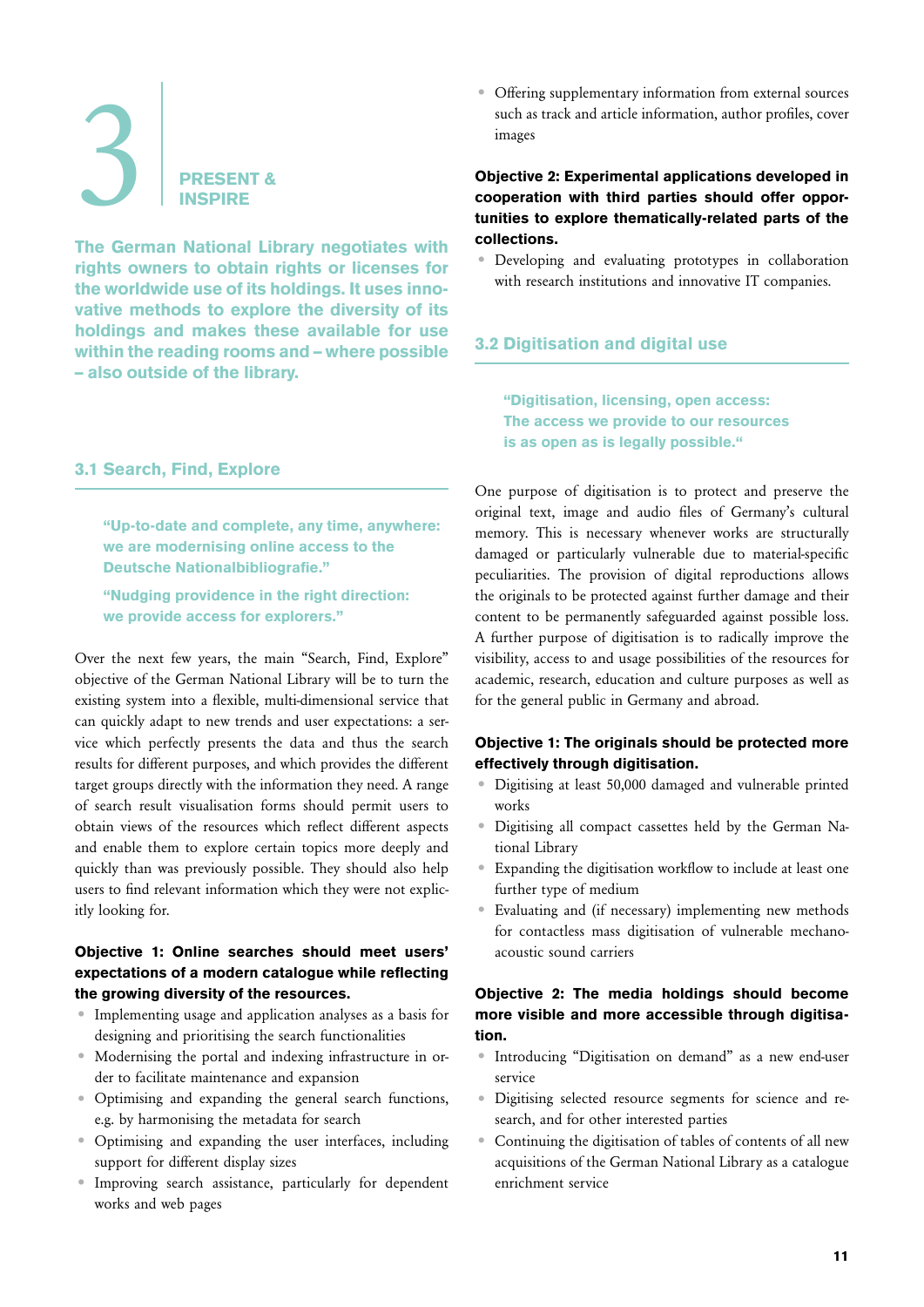- <span id="page-11-0"></span>• Resuming retrospective digitisation of tables of content of selected resources
- Digitising the tables of content of selected historical journals for automated cataloguing and national bibliographic indexing of articles

#### Objective 3: Provision of the digital objects should be as comprehensive and user-friendly as possible.

- Continuously optimising the digital provision environment, e.g. improving usability, supporting additional media types and extending the possibilities of use in relation to copyright and license rights
- Setting up selective accessibility for regional legal deposit libraries to the e-paper holdings and other digital collections of the German National Library based on their respective collection profiles

# 3.3 On-site services

"We create places for encounters, for research, for learning and inspiration."

"In response to changing usage patterns, we are creating better opportunities for working with digital content."

More and more content is being requested in digital form, and users are placing increasingly exacting demands on the work facilities provided at the library itself. These include the possibility for intensive work either alone or in groups, the deployment of users' own devices for working with digital publications and also non-cash payment options.

#### Objective 1: The quality of experience of using the reading rooms should be increased.

• Transforming the reading rooms by setting up separate work areas for individuals and small workgroups

Objective 2: On-site access to the digital resources should be facilitated for users (including with their own devices). All legally permissible forms of the particular media work (copies, scans, prints or downloads) should be offered.

• Evaluating different possibilities, taking into account legal, technical and economic aspects, followed by implementation of the most appropriate solutions

#### Objective 3: A uniform billing and payment system should be introduced.

• Procuring a suitable system and integrating it in the existing workflows

# 3.4 Arts and cultural mediation and research support

"We develop long-term presentation concepts for our collections and topics."

"We develop services for the automated analysis of the digital resources and all metadata."

The German National Library plays an important role in providing cultural information with its comprehensive holdings of general texts and music, but also with its special collections in the German Museum of Books and Writing and the German Exile Archive 1933–1945. Its exhibitions at the Leipzig and Frankfurt sites enable visitors to experience culture and science at first hand. These also address current issues and strengthen the educational function of memory institutions. Such on-site services are supplemented by virtual exhibitions which can be accessed worldwide.

Universities and other research institutions are important partners in providing the information. The German National Library raises the profile of the work it performs under its legal mandate and of its social impact by feeding its resources into research work and engaging in collection-related projects.

#### Objective 1: The exhibitions of the German National Library should address current topics and help visitors experience history directly.

- Embedding exhibition topics in research and other contexts through exhibition-related partnerships with academics and people working in the cultural field
- Staging at least twelve exhibitions between now and 2020 and exploring topics in greater depth through events and conferences
- Developing a permanent exhibition on the subject of exile 1933–1945 from holdings of the German Exile Archive 1933–1945 for display at the Frankfurt site
- Testing a new information presentation format in addition to the classic exhibition catalogue

# Objective 2: Targeted educational programmes should be expanded.

- Creating stable education networks and intensifying contacts with different types of school
- Establishing academic partnerships
- Expanding educational formats for students and continually updating them in cooperation with the tertiary education partners
- Standardising existing educational formats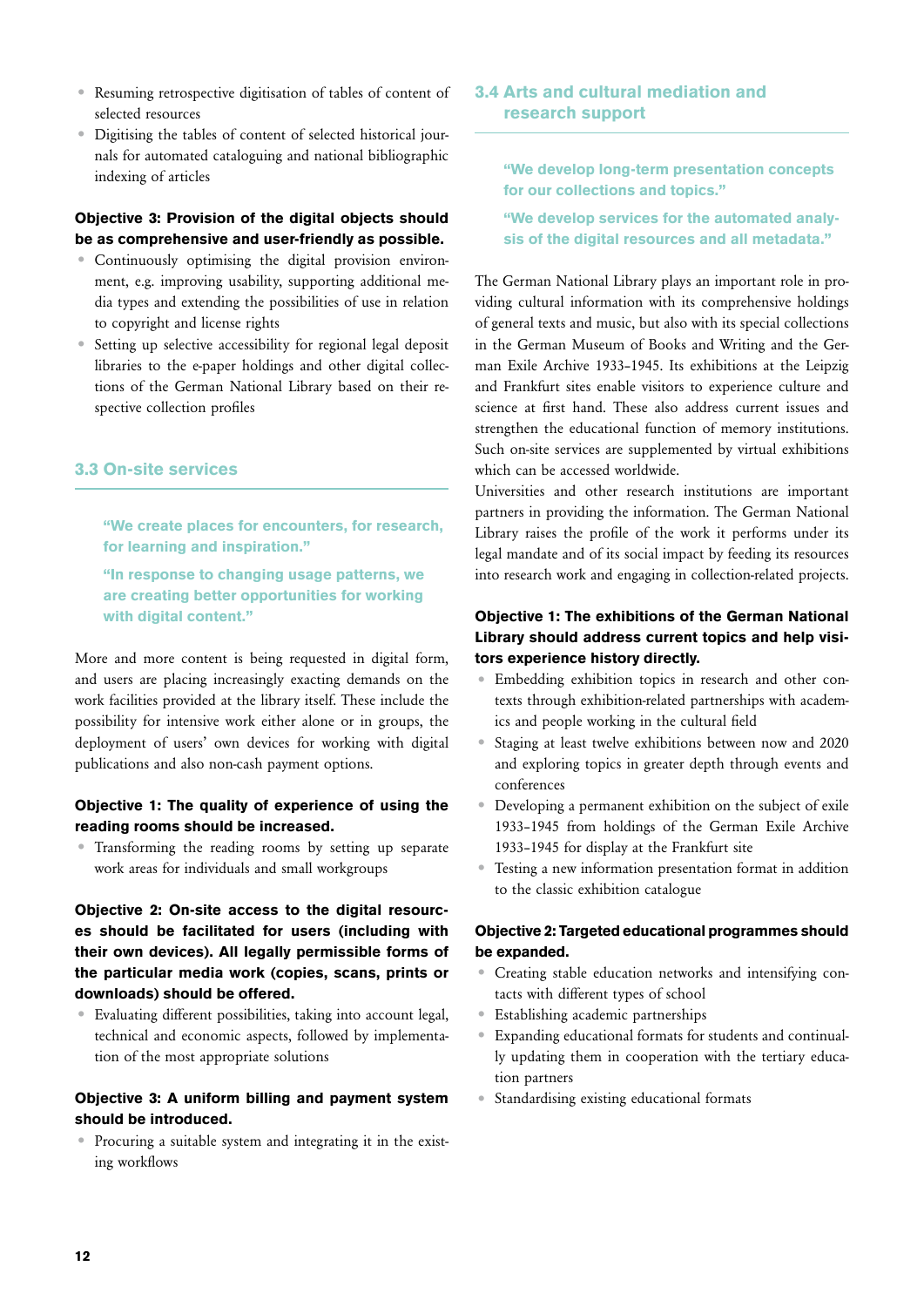#### Objective 3: A range of research partnership projects should be conducted and initial experience gained in "Digital Humanities".

- Expanding contacts with partners in the field of Digital Humanities
- Developing research partnerships  $($ , 4.6)
- Applying digital humanities tools to the resources of the German National Library

## Objective 4: New approaches to virtual exhibitions should be evaluated in cooperation with the Deutsche Digitale Bibliothek (DDB).

- Launching a new virtual exhibition in cooperation with the DDB
- Evaluating the newly created virtual exhibition with a view to a permanent partnership with the DDB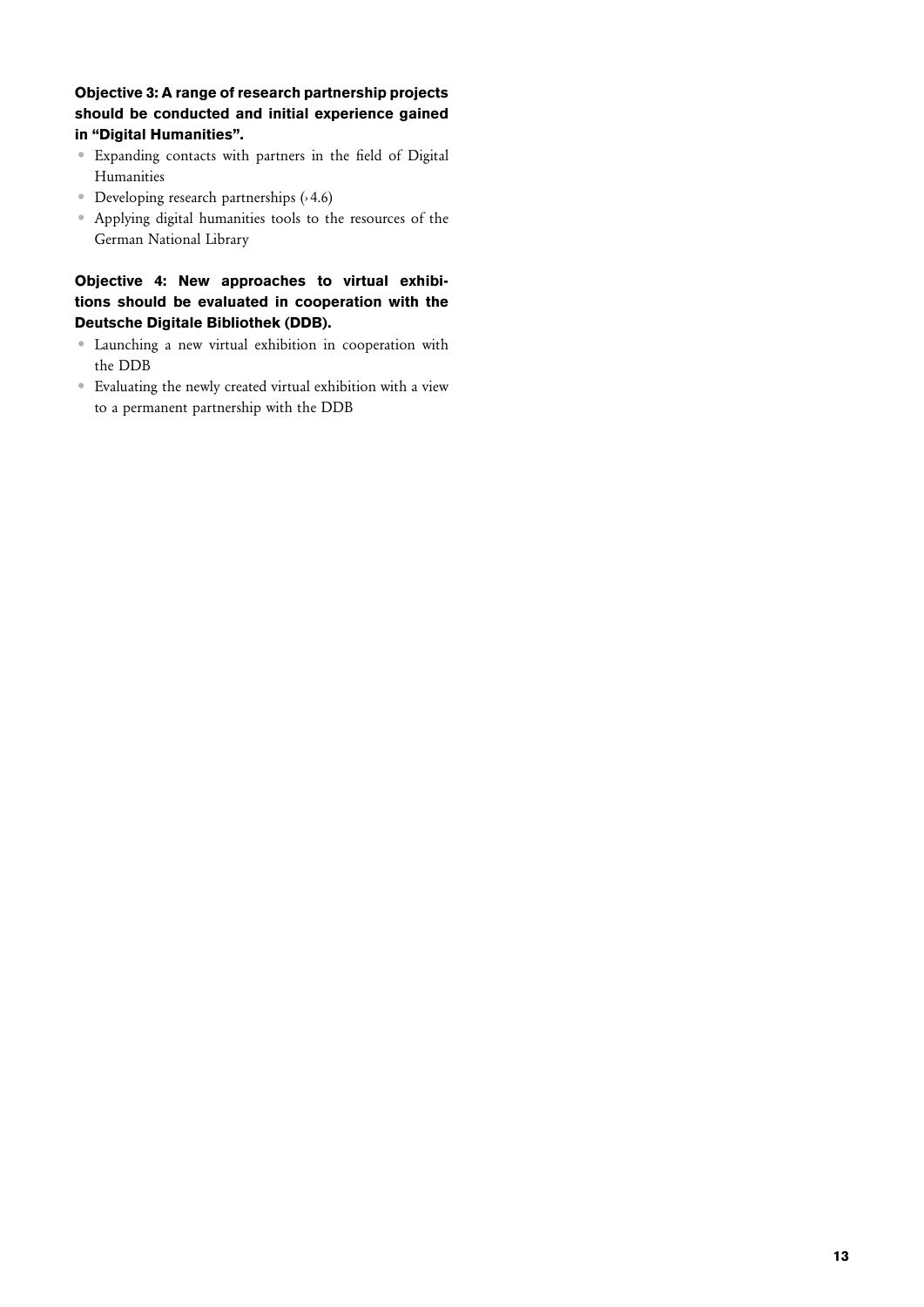# <span id="page-13-1"></span><span id="page-13-0"></span>INTEGRATE & **ORGANISE**

The German National Library cooperates with other conceptually and technologically leading institutions and jointly initiates and coordinates innovations aimed at forging ever closer global cultural, scientific and educational networks.

#### 4.1 Standardisation

"We define the main areas of standardisation work and function as a competence centre (and are regarded as such) in the fields of cataloguing, collection care, licensing, data formats, data interfaces and long-term preservation."

Standards and norms are important prerequisites for partnerships to work efficiently and for networks of all kinds to function correctly. However, the necessity to create uniform standards and regulations does not end at national or linguistic boundaries. It is only international co-operation which allows individuals searching for information to access the full range of library work. Besides responding to users' needs, the German National Library must also monitor international developments and collaborate intensively on developing and updating standards in its ongoing standardisation work for the German-speaking countries.

#### Objective 1: The cataloguing rules should be flexible and universal, and support modern cataloguing.

- Participating in the continuous development of RDA
- Developing a subject cataloguing code on behalf of the Committee for Library Standards and in cooperation with the library partners

#### Objective 2: Standards for bibliographic formats and interfaces should be updated and optimised for practical use in the German-speaking world.

• Continuing national and international standardisation work (W3C, MARC Advisory Board, Data Format Expert Group, DINI-AG-KIM, BIBFRAME Initiative)

#### Objective 3: The approach for meeting the challenges of digital change should be coordinated nationally and internationally.

• Organising and supporting committees and conferences on long-term digital preservation [\(› 1.3\)](#page-6-0), web archiving, persistent identification  $(64.4)$ , and on the digitisation and preservation planning of 20th/21st century media

# 4.2 Integrated Authority File

"Our authority data service builds bridges between the data of the different cultural sectors."

Co-operatively maintained authority data forms a reliable backbone for the development of a semantic culture data network. This is because it combines the resources and databases of a variety of cultural institutions. Currently, however, the Integrated Authority File (GND) is still predominantly focused on library-based applications and is not yet ready – organisationally or technically – for large-scale expansion. Changing this and advancing the opening up and expansion of the GND is the leading issue of this strategy cycle.

### Objective 1: The GND should be organised on a more professional basis by the German National Library and its partners, and be opened up to participation by all types of cultural institution.

- Concluding a cooperation agreement with all existing GND partners, and adopting the GND guidelines and the 2017–2020 development programme
- Supporting the establishment of at least two GND agencies for museums and archives

#### Objective 2: The visibility and usability of the GND should be improved for the general public.

• Establishing a central Web entry point with an end-user application for data searches (including the display of linked databases and collections)

# Objective 3: The infrastructure of the GND should be modernised.

- Creating a modern infrastructure for the maintenance and administration of the GND for the German-speaking countries which focuses on cooperation and the interlinking of information and optimally supports the creation, maintenance and provision of external and internal links
- Modernising data synchronisation between the German National Library and the GND partners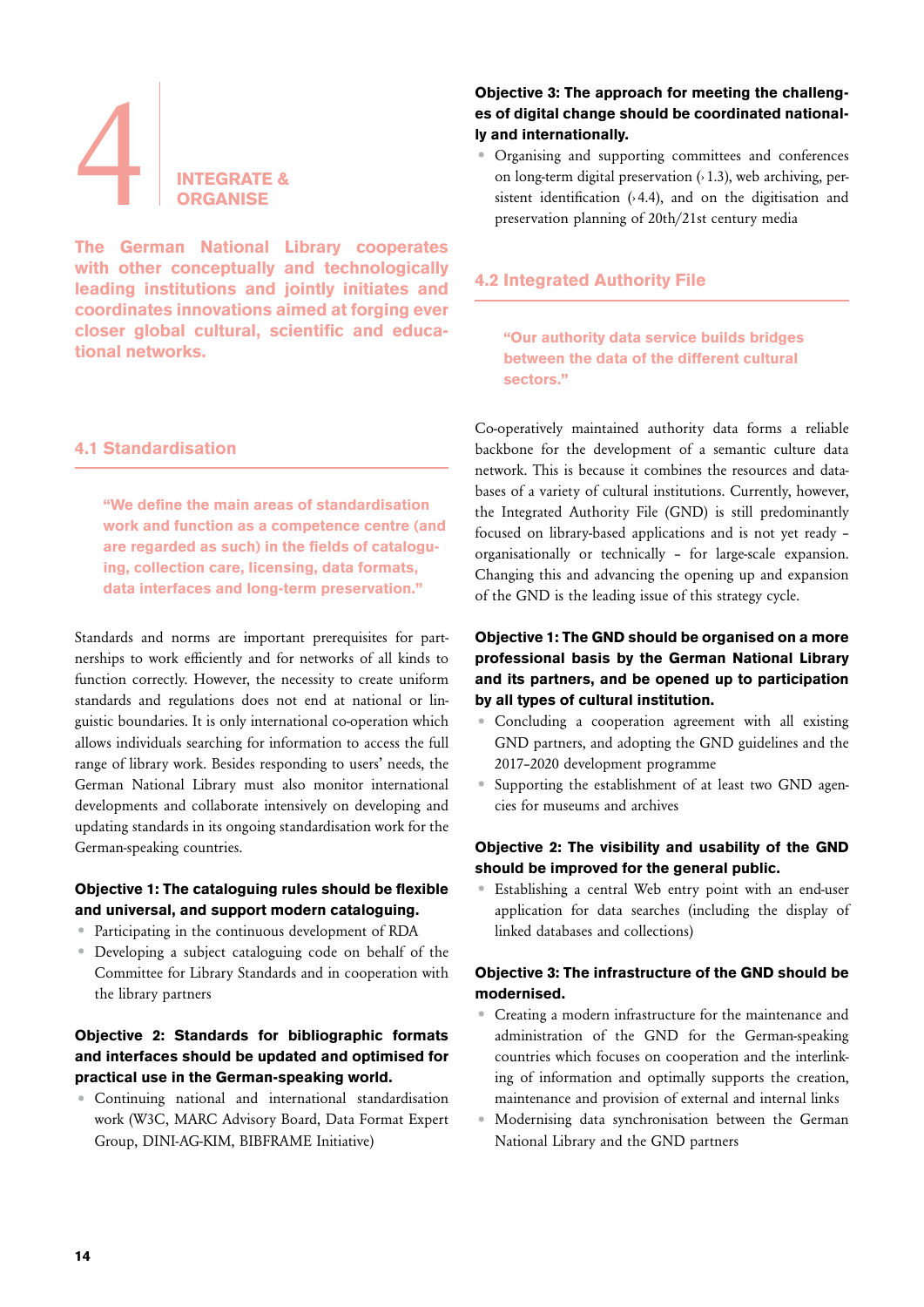#### <span id="page-14-0"></span>Objective 4: The GND should be integrated in international developments.

- Continuing and expanding cooperation with other authority files, such as Open Researcher and Contributor ID (ORCID), International Standard Name Identifier (ISNI)
- Intensifying the data exchange with other authority files
- Actively participating in the ongoing development of the Virtual International Authority File (VIAF)

#### 4.3 German Union Catalogue of Serials

"Our partner institutions should be able to collaborate even more closely in the environment we provide. In return, we benefit from the expertise they contribute and the growing knowledge base."

The German National Library and the Staatsbibliothek zu Berlin are responsible for maintaining and developing the German Union Catalogue of Serials (ZDB). Especially in times of change in the library landscape, it is important to stabilise the role of the ZDB as a national documentation instrument and to establish it as the basis for possible further services, including outside the library realm.

#### Objective 1: The role of the ZDB should be stabilised and reinforced in times of change in the library landscape

- Improving the documentation of the ZDB in terms of licensing data, and data packets, archive holdings and open access information
- Stabilising and optimising the ZDB services for networks and libraries
- Increasing the attractiveness and the visibility of the ZDB nationally and internationally, in particular for academics and researchers

#### 4.4 Persistent identifiers

The Uniform Resource Name (URN) service operated by the German National Library offers cultural and scientific/ academic institutions in Germany the possibility of giving digital archive objects a unique, standardised identifier and of keeping them permanently addressable. To ensure the dependability of this important infrastructural function, a clear focus of the present strategic cycle is on regular technical modernisation of the URN service, coupled with an initiative to intensify national and international cooperation. Accordingly, the German National Library in cooperation with the Deutsche

Digitale Bibliothek will set up pilot operation of a persistent identifier service for cultural objects of all kinds.

#### Objective 1: The URN service should be modernised.

- Establishing a stable and scalable technical infrastructure for urn:nbn:de
- Reactivating and refining a structure for proactive communication with the URN partners
- Establishing a URN cluster together with national and European partners

# Objective 2: A prototypical cross-discipline persistent identifier service should be established in collaboration with the Deutsche Digitale Bibliothek (DDB).

• Pilot operation of a cross-discipline persistent identifier service together with one or more partners in the DDB network

#### 4.5 Deutsche Digitale Bibliothek

"The cooperation with the DDB will help preserve and guarantee the availability of digital services offered by German cultural institutions, and to make these available to users in a comprehensive service."

The German National Library is involved in the cross-discipline "Deutsche Digitale Bibliothek" (DDB) project as technical coordinator of the competence network and operates the central service point of the DDB. The successful work is to be continued. The German National Library will continue to work to ensure that the services of the DDB are put onto a stable footing by 2020 and that a permanent, effective organisational form is successfully established. Achieving these goals is the basis for the joint development of services and technology and their use in the German National Library as well as the interlinking of information structures (e.g. URN, GND, data management).

# Objective 1: The German National Library should intensify its work in the DDB, the strategic projects of which should be developed and implemented with the support of the German National Library.

- Delivering building blocks for the construction of a new, sustainable basic architecture [\(› 4.6,](#page-15-0) › 4.4)
- Supporting the DDB in the construction and establishment of an aggregator network
- Developing a target group-specific user and service model together with the DDB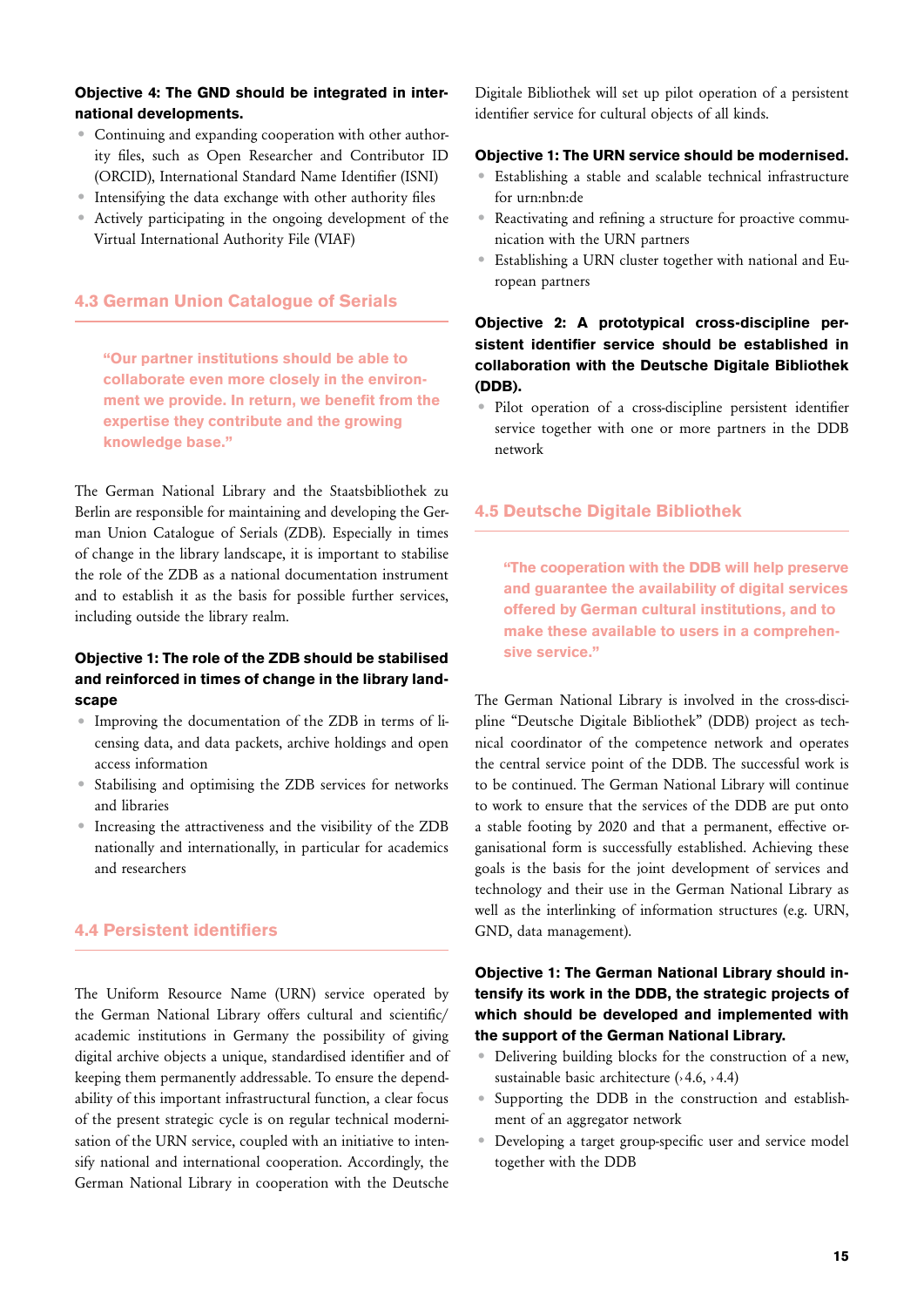#### <span id="page-15-0"></span>Objective 2: The intensive support of the German National Library should help the DDB obtain a stable and effective organisational form.

- Establishing a permanent organisational model for the DDB
- Concluding a contractual basis for the ongoing cooperation between the German National Library and the DDB

#### Objective 3: The German National Library should use the DDB as a propagator and a platform for developing and establishing cross-discipline services.

- Expanding the GND to all cultural disciplines  $(4.2)$
- Developing and establishing a discipline- and material independent PI service for cultural objects [\(› 4.4\)](#page-14-0)

#### Objective 4: The German National Library should use the services and technologies developed jointly with the DDB for its own work.

- Developing virtual exhibitions with the aid of the DDB services (>3.4)
- Re-using approaches for visualising and browsing the collections of cultural institutions

# 4.6 Shaping the future together

"We participate in socio-political debates on legal and cultural policy issues."

"We create international approaches for international production."

"Cross-discipline collaborations prevent gaps in the 'cultural memory'."

"We attach importance to joint cataloguing processes."

"We regularly collaborate on research in this field and share our experience and developments with our partner institutions."

To reflect its mission and its implementation against the backdrop of social change, the German National Library should seek dialogue with representatives of other cultural, scientific, political and social institutions. Various estimates and forecasts help the German National Library find answers to open questions. The search for new forms of cooperation with libraries and other cultural institutions is of particular importance. The German National Library is exploring the practical aspects of relevant future topics by taking part in collaborative projects.

#### Objective 1: Agreement should be found on a modern interpretation and implementation of the legal mandate of the German National Library in times of digital change.

- Discussing trends and developments in the publishing and music market, and their possible implications for the work of the German National Library
- Specifying the collection mandate for different types of web pages

#### Objective 2: Coordination and cooperation with national and regional libraries should be intensified.

- Establishing partnerships for the collection of web pages across state and federal borders
- Establishing partnerships for the collection of content offered on international platforms (for example, music)

#### Objective 3: The foundations should be laid for joint cataloguing processes with other institutions.

- Virtually merging heterogeneous data holdings, the contents of which partially overlap or complement each other
- Combining bibliographic information on works and editions via culturegraph
- Gradually establishing infrastructure and processes that enable central pooling and exchange of up-to-date bibliographic data

# Objective 4: Through research partnerships the German National Library should gain expertise in handling important issues of the future and new technical possibilities.

- Participating in research partnerships in various fields such as
	- "Web archiving on demand" as a tool for scientific citations
	- Mass deacidification methods
	- Visualisation of semantic contexts
	- Digital Humanities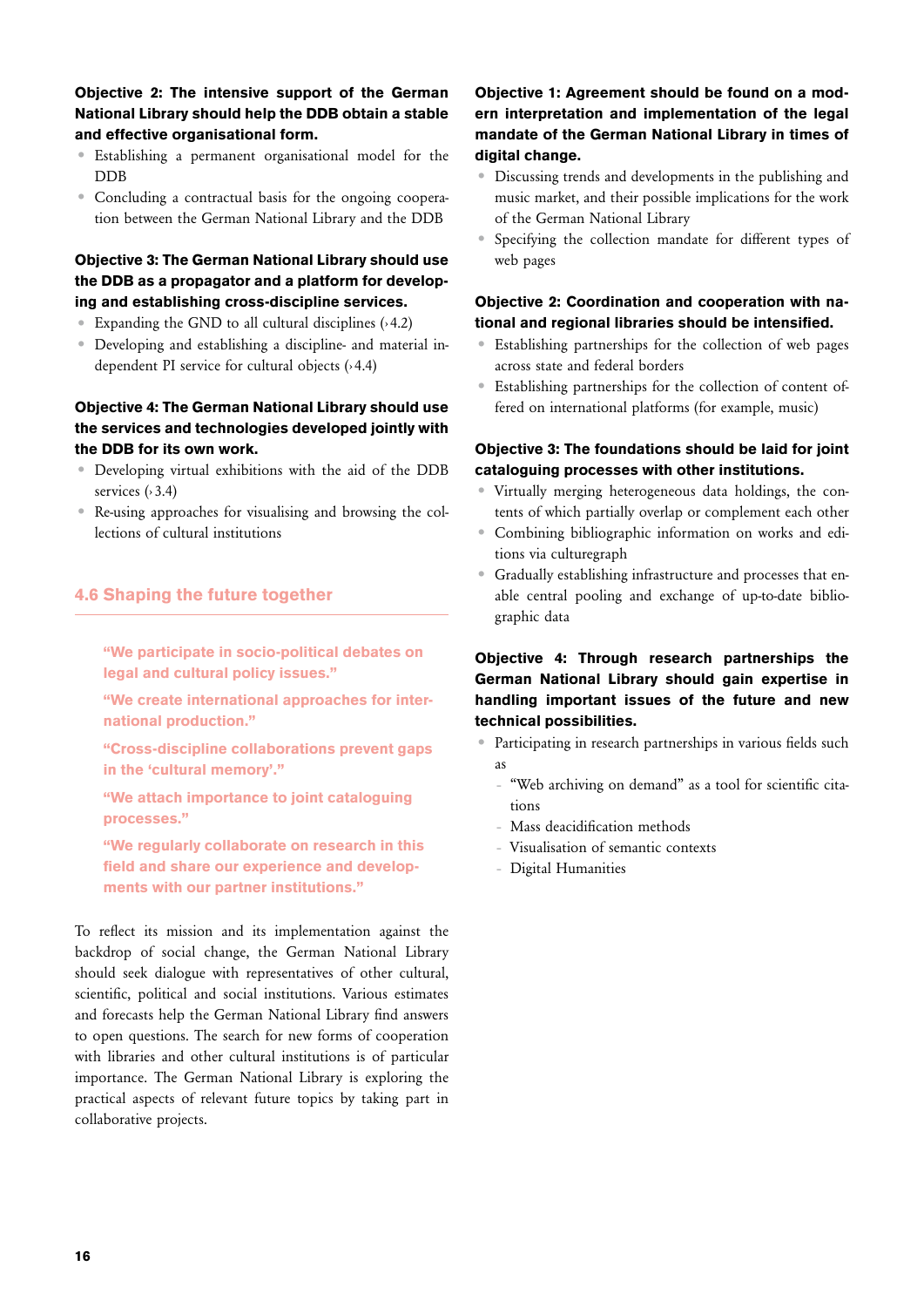# <span id="page-16-0"></span>ENCOURAGE & ENABLE

The German National Library should be an attractive employer that inspires its employees to develop their skills, promotes innovation and orients its organisation technically, operationally and structurally to the needs of the future.

### 5.1 Supporting and involving employees, recruiting specialists

Responding to the tasks and changes over the coming years will present challenges to all employees of the German National Library. Only with a willingness to depart from familiar paths and to venture into new areas will the Library succeed in uniting its staff members in order to achieve the objectives. The German National Library should provide the best possible basis for employees and support them in the change processes, making use of their individual knowledge and skills. This includes increasing the involvement of employees by testing new communication formats, as well as digitalising administrative processes as a means of simplifying and expediting them. Tried and tested formats for the involvement of employees in evaluating all of these activities, such as the regular employee survey, should be continued.

# Objective 1: Employees should be offered targeted and continuous support in responding to the digital transformation.

- Specifying the requirement profiles of key positions for dealing with the strategic challenges of the future
- Identifying the fields in which employees should be encouraged
- Deriving a training programme and suitable training measures in the annual training plan

#### Objective 2: The German National Library should be able to attract, develop and retain specialist employees

• Recruiting specialists through intensified partnerships with universities and other institutions which have relevant syllabuses and objectives

#### Objective 3: Cross-discipline exchange and participation in improving our work processes should be supported organisationally and technically.

- Introducing new formats for cross-discipline exchange on areas of improvement
- Reconstructing and modernising the intranet, and expanding it to become the main cross-site internal information source

# 5.2 Making the organisation more flexible, and promoting ongoing innovation

The strategic challenges facing the German National Library require not only a readiness to embrace change among the employees, but also a more flexible organisation which allows the Library to act and react quickly.

This includes ensuring efficient operational processes as well as supporting and simplifying processes through electronic workflows. Innovative approaches must be tested and evaluated. Accordingly, the German National Library should develop a "positive error culture".

#### Objective 1: Continual monitoring of our operational processes should be established for quality assurance and process optimisation.

• Setting up a reference project (processing of incoming media)

# Objective 2: Parts of the administrative processes should be digitalised.

- Implementing organisational and technical requirements of the Federation with regard to e-Government and digital administration
- Shortening decision-making processes and providing fully integrated media support for them through electronic workflows, for example in procurement procedures, invoice processing and travel management

#### 5.3 Ensuring a good infrastructure and basic services

Increasing digitalisation is resulting in more exacting information technology requirements. This applies equally to all levels of provision: the technical infrastructure, the software systems which use it and all support services for the different domains and the central administration.

The German National Library must continuously monitor and assess the relevant trends in this market, given the ever shorter innovation and product life cycles and radical changes in the IT market in terms of suppliers, products and service models.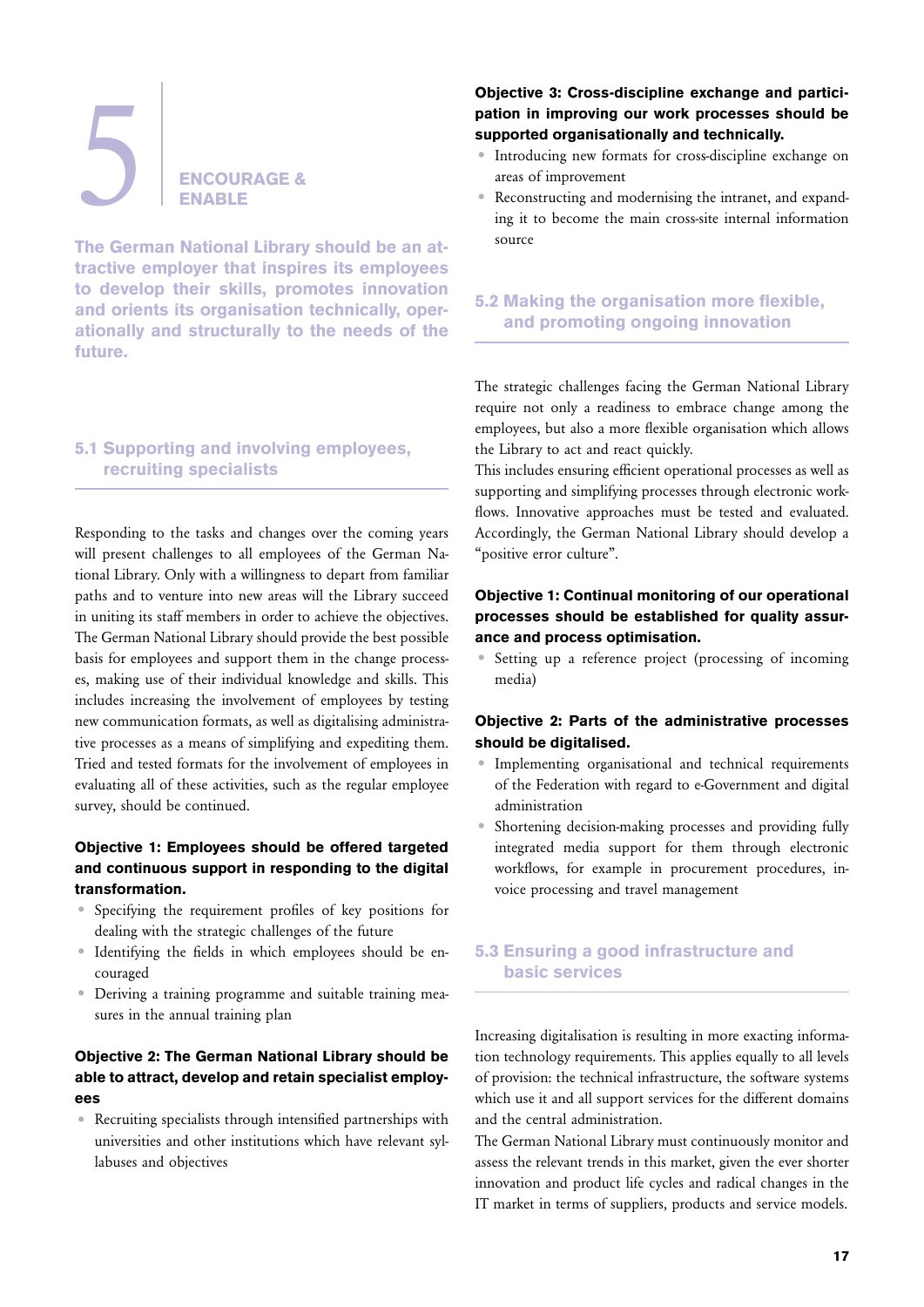It is important to promote and implement new developments, but also to develop and optimise existing aspects under changing conditions.

#### Objective 1: The technical infrastructure should be put onto a firm technical and operational basis.

- Testing and evaluating the suitability of innovative products and solutions to support technical processes
- Providing an efficient storage solution which meets requirements
- Providing effective network support
- Implementing a cross-site IT contingency plan, taking into account technical and economic aspects

## Objective 2: The software systems should be developed and (where appropriate) merged to meet user and operational requirements.

- Further development and (where appropriate) integration of existing software systems; avoidance of island solutions
- Seamless migration of old systems into new ones
- Establishment of scalability and the independence of individual sub-components from the remaining components

Objective 3: The basic services and the individual domain and central administration applications should be put onto a stable footing in the long-term and maintained at the operational-technical stateof-the-art.

- Providing a stable, long-term infrastructure (until 2025 at least) for the cataloguing system and the software modules used for it (currently CBS, Bibserv, WinIBW). The software and technology of this should be state-of-the-art
- Optimising and developing existing functions through standardisation of technical data interfaces, of web forms and internal formats
- Developing the infrastructure, the tools and methods for the analysis, comparison and processing of data and metadata (data warehousing)
- Optimising the import, processing and export processes of data formats as well as expanding the range of supported formats
- Establishing further partnerships with CBS partners
- Establishing and developing stable and secure IT processes and applications in human resource management
- Establishing IT applications for safeguarding administrative procedures, such as electronic files

# 5.4 External communication, marketing

In the digital age, a technically modern and attractive website represents an indispensable communication channel. Modernisation of the website of the German National Library is therefore a high priority. At the same time, the services offered should be tailored to meet the specific needs of different target groups.

# Objective 1: The communications and services provided by the German National Library should meet the specific needs of different target groups more effectively.

- Conducting a systematic analysis of the requirements of the cultural and scientific sectors
- Creating target group profiles for communication and other services provided by the German National Library
- Carrying out regular user surveys

#### Objective 2: Creating a modern and appealing website for the German National Library.

- Giving the website a target group-oriented relaunch
- Optimising it for use on mobile devices

Objective 3: The topics addressed by the German National Library should appeal to the general public, as well as the national and international scientific community. It should also expand its networks.

- Participating in specialist events and publications
- Developing methods and formats for dialogue with experts, the government and other relevant social groups